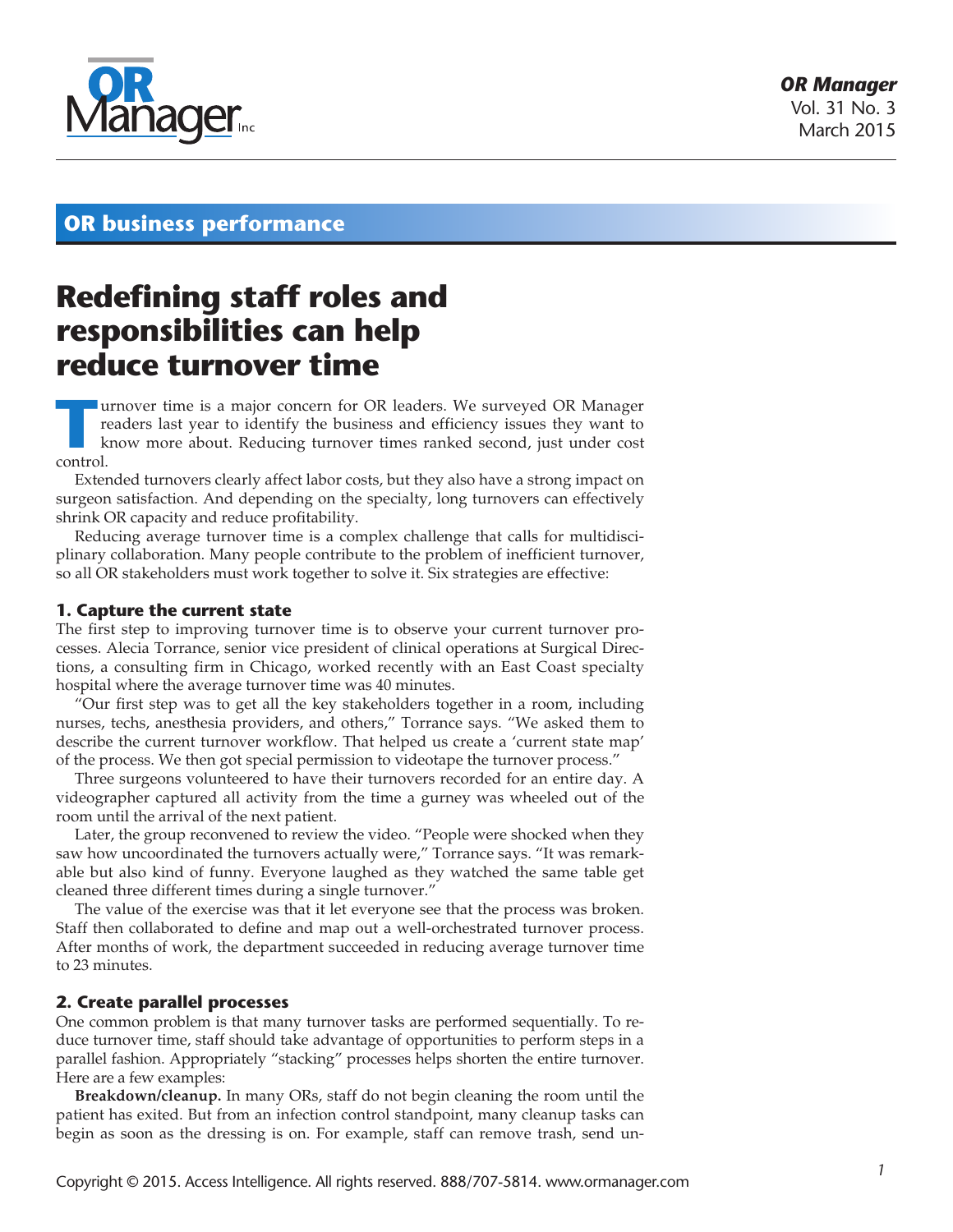

needed instruments to sterile processing, and begin cleaning equipment.

**Setup.** Often OR staff do not begin preparing supplies until the patient is in the room. Supply setup can actually begin much earlier. Immediately after the room is clean, the circulating nurse can lay out supplies and begin opening sterile packs. Once the back table is set up, the surgical technologist can begin the preoperative count and the circulating nurse can complete his or her assessment of the next patient.

**Anesthesia processes.** Anesthesia teams can also perform more tasks in parallel. For example, 20 minutes before the end of one case, the anesthesiologist can place the line or administer a block for the next case.

# **3. Define swim lanes**

Another problem in many ORs is that turnover responsibilities are poorly defined. Recall the "triple-washed" table mentioned above. Things like this happen because turnover task assignments are not clear. The results are redundancy, wasted effort, and extended turnover.

The solution is to establish "swim lanes" for all staff. A swim lane is a distinct set of tasks belonging to an individual team member. With well-defined swim lanes, the activities of nurses, surgical technologists, certified registered nurse anesthetists (CRNAs), and other staff can be streamlined.

For example, when the patient exits the operating suite, staff roles sometimes become hazy. Individual staff members may take up tasks according to convenience or preference. Cleanup proceeds slowly because no one is responsible for a dedicated series of tasks. In contrast, effective swim lanes for the minutes following patient exit could include:

- • Surgical technologist—move instruments to the contamination area for reprocessing
- Float nurse—bag trash and linens
- Orderly/CRNA—mop floors and wipe lateral surfaces.

Defining responsibilities in detail allows staff members to perform tasks immediately and efficiently.

The swim lane concept does not mean turnover roles should be defined rigidly. In many cases, staff must be willing to take on tasks outside their traditional job descriptions.

"In some ORs, staff won't begin the turnover until someone from environmental services takes out the trash," says Yvette Stanley, project manager at Surgical Directions. "They were trained that removing trash wasn't part of their job, and they may have been doing it that way for 15 years."

Work with staff to examine turnover processes and look for teamwork opportunities. Changing attitudes about traditional roles can be difficult, but effective OR leaders can succeed by helping staff take pride in their efficiency and trust that the tasks are being performed per the prescribed methodology.

# **4. Build in proactive thinking**

Many turnover plans do not take advantage of opportunities to "stay ahead of the curve." Train staff to anticipate the process, not just react to problems and needs.

For example, staff members can initiate many turnover steps a full hour before the end of a procedure. When a procedure is approximately halfway completed, the circulating nurse can notify the charge nurse that a bed will be needed and also call for the next patient. The orderly or CRNA can check the case cart and identify any additional equipment needed for the next procedure. The anesthesia technologist can also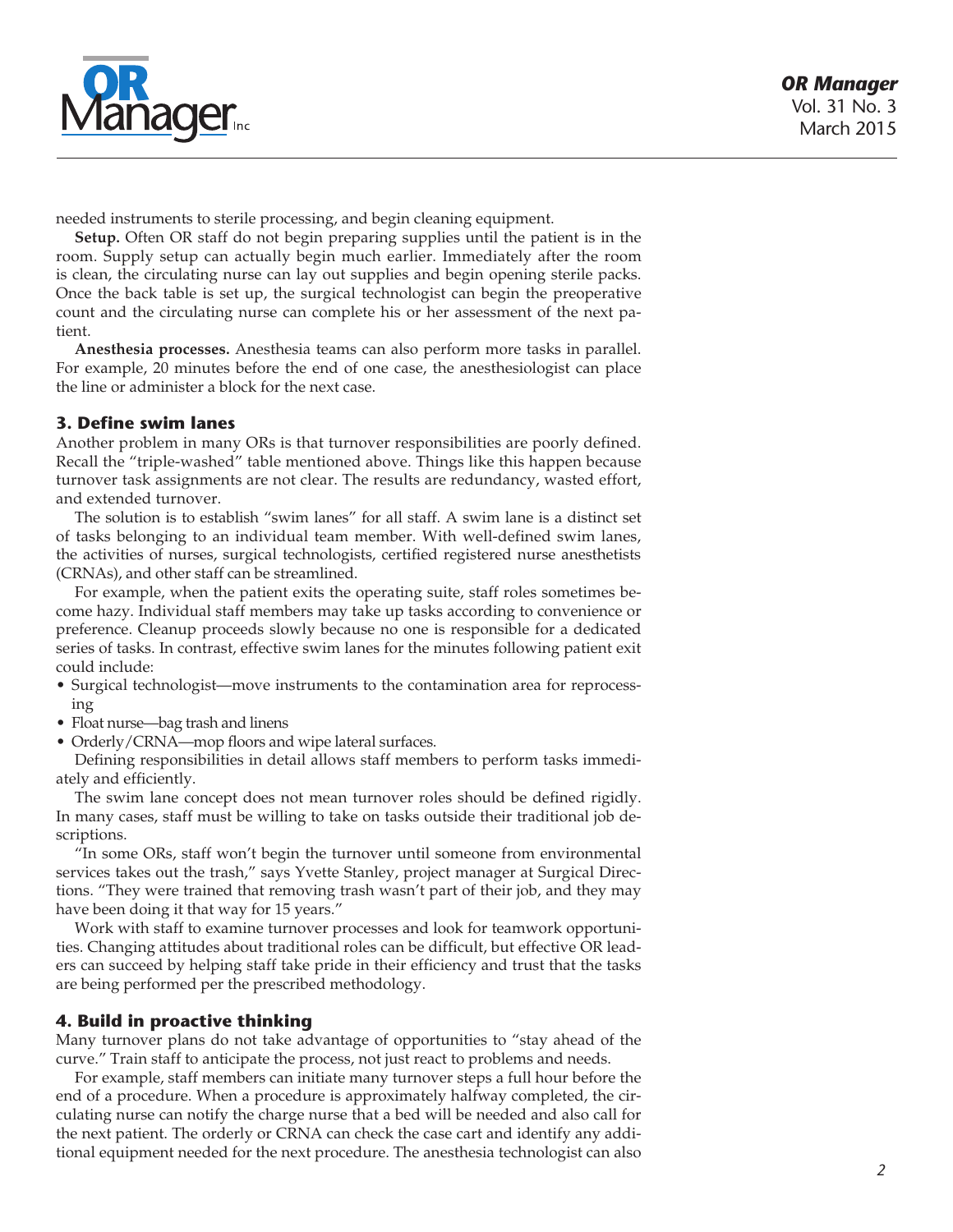

begin readying supplies for the next case.

Many turnovers are extended simply because a gurney is not present when the patient is ready to exit the room. A little bit of proactive thinking resolves the problem. Train orderlies to retrieve a gurney 5 minutes before case completion.

#### **5. Keep the circulator in the room**

In most ORs, the circulating nurse is responsible for transporting patients from the preoperative holding area to the surgical suite. This allows the circulator to build rapport with the patient and assuage any patient concerns en route to the OR, but it also pulls the circulating nurse away from the OR during cleanup and setup, often leaving the scrub technologist to turn over the room. The circulator is absent precisely when he or she is most needed to manage an efficient turnover.

A better approach is to have the anesthesia provider and an orderly transport patients from the preoperative holding area to the OR. This allows the circulating nurse to stay in the room and facilitate turnover.

The anesthesiologist or CRNA is usually the last person to evaluate the patient in the preoperative holding area, making this an efficient solution. In addition, the anesthesia provider can answer any questions the patient may have during transport.

Similar inefficiencies occur during transport of patients from the OR to the postanesthesia care unit (PACU). In many hospitals, the circulating nurse accompanies patients to the PACU, which means time is spent walking back and forth instead of leading the room turnover.

One alternative is to have the anesthesia provider transport the patient to the PACU, deliver the report, and then proceed directly to the holding area to complete the assessment of the next patient.

A second alternative is to have a PACU nurse come to the OR to retrieve patients. In most hospitals, PACU nurses have ample downtime. When available, a nurse can come from the PACU, receive the report from the circulating nurse, and then transport the patient back to the PACU along with the anesthesia provider.

A third alternative is to create a multi-utility role that combines functions to optimize productivity and efficiency. For example, transport, housekeeping, and operating room technician functions might be combined into one position.

#### **6. Strengthen communication**

"Communication is a huge aspect of efficient turnover," says Barbara McClenathan, senior nurse executive at Surgical Directions. "Turnover processes cannot be well orchestrated unless all team members have real-time information."

Key points include:

**Instruments.** "Say a vendor representative brings in two instrument trays for a surgeon who has scheduled three total hip replacements," McClenathan says. "The tray used during the first case must be processed in time to allow the third case to begin promptly." OR staff need to stay in close contact with sterile processing staff in order to manage this tight turnaround.

**Equipment.** Delays in locating and moving C-arm systems, laparoscopic video towers, surgical microscopes, and other equipment can lead to extended turnovers. Staff must inform other team members when a room is clean so any needed equipment can be brought in promptly.

**Patient readiness.** Turnovers run long when there are delays in preoperative medical orders or laboratory tests. In-room staff must communicate with the preoperative holding area to make sure patients will be ready when their room is